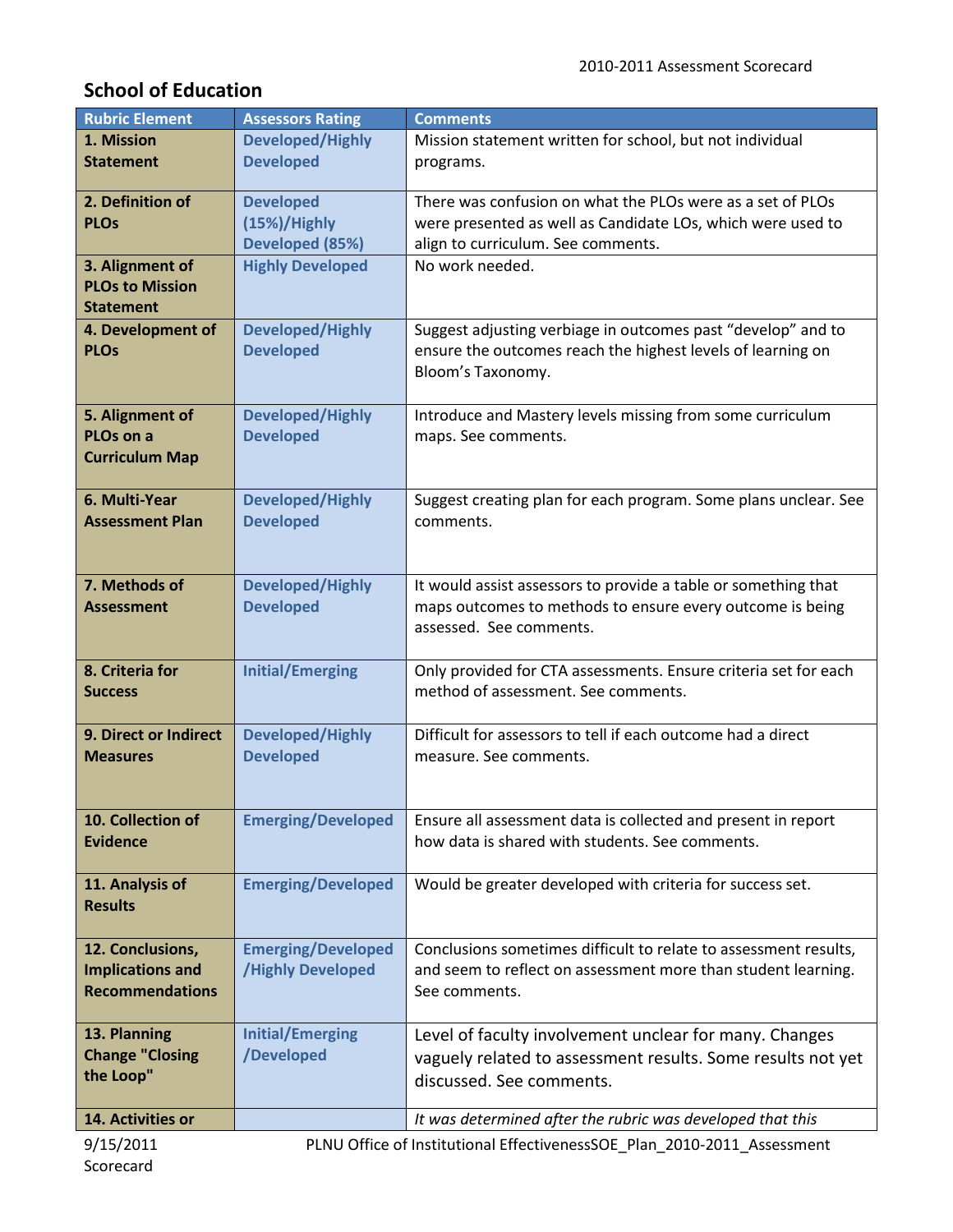|  | <b>Resources Needed</b> |  | element belongs with Program Review. |
|--|-------------------------|--|--------------------------------------|
|--|-------------------------|--|--------------------------------------|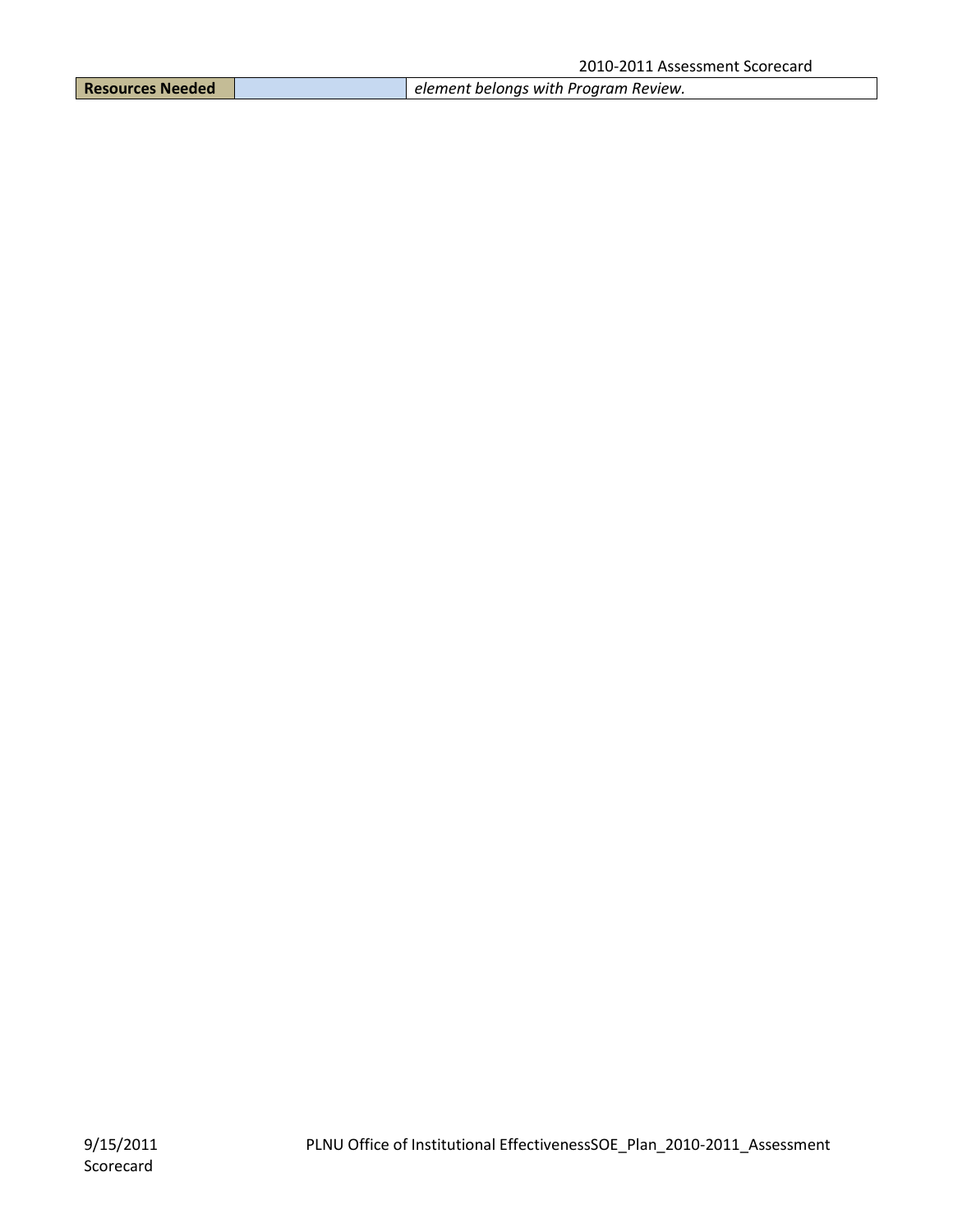#### Assessor Comments:

#### *Counseling PPS*

- Mission Statement: Wonderful mission statement for School of Education, rubric asks for program mission statement
- There is an excellent School mission statement, but a program purpose statement is not evident.
- Definition of PLOs: Whenever PLOs contain the word "and" there is a possibility that you have more than one outcome. For example, Empower 2. "conduct, analyze, and evaluate research data and comunicate results" - you may have more than one learning outcome here.
- Alignment of PLOs to Mission: The PLO themes--equip, transform, and empower--do not seem to match up with similar language or concepts in the School mission statement.
- Development of PLOs: Most of the learning outcomes are at the demonstrate and understand level. Is it possible to move these to a higher cognitive level?
- Curriculum Map: There is no "I" category, but that seems appropriate for graduate level instruction.
- Not all of the courses need to address every learning outcome. Is it possible to have certain courses address specific learning outcomes?
- Multi-year plan: Is there a schedule where some of the learning outcomes are assessed in subsequent years?
- Methods of Assessment: It would be easier if each of the PLOs were aligned to the method of assessment.
- Criteria for Success: The only performance target specified is for the Dispositions Assessments. That said, each of the assessments is very well-described and has an accompanying rubric.
- Performance targets are not identified, although implied in the analysis of the data.
- Direct or Indirect Measures: As the PLOs are not aligned to the assignments that were assessed, it is difficult to know whether every PLO has a direct measure of assessment.
- Collection of Evidence: The extent of pilot-testing--and sharing data with students--is unclear.
- Some of the data anslysis describes candidate involvement, but it is not clear that these assessments are shared with the students.
- Analysis of Results: Excellent analysis of coursework assessments, but analysis appears to be missing for dispositions assessments, exit surveys, and follow-up surveys (although the date given for follow-up surveys was 2011, so it may not have been available at the time of this report).
- Conclusions, Implications, Recommendations: Recommendations refer to what students can do to improve learning, but not how instructors will help them do that.
- There is no clear "conclusions" section as such; the "Use of Results" content seems to be getting at this, but the connection between the "proposed changes made" and the results/data is unclear.
- Planning Change: Faculty involvement in the planning and assessment process appears quite strong. The connection of the results to recommendations is unclear, however.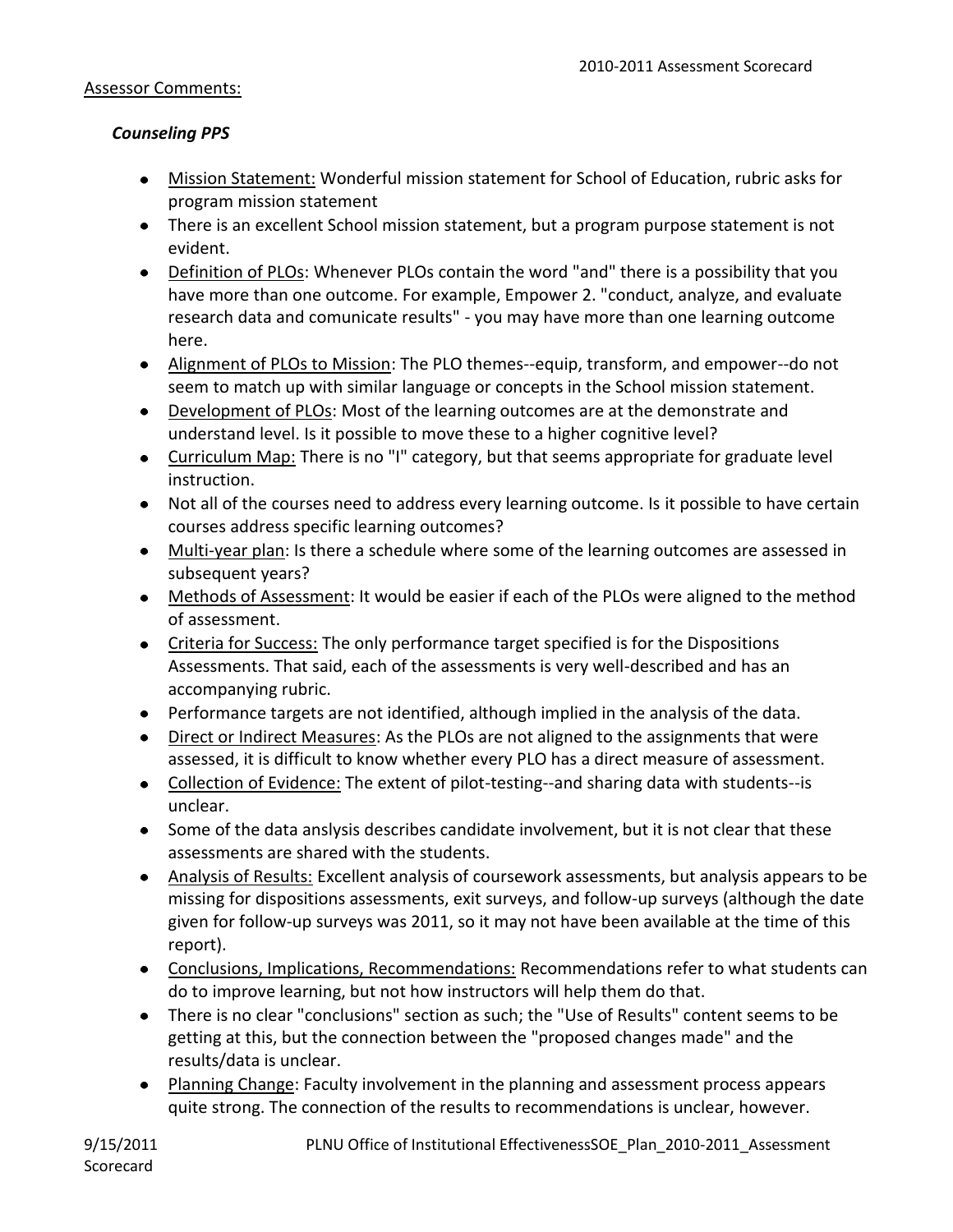$\bullet$  It is not clear to what extent the faculty discuss these results.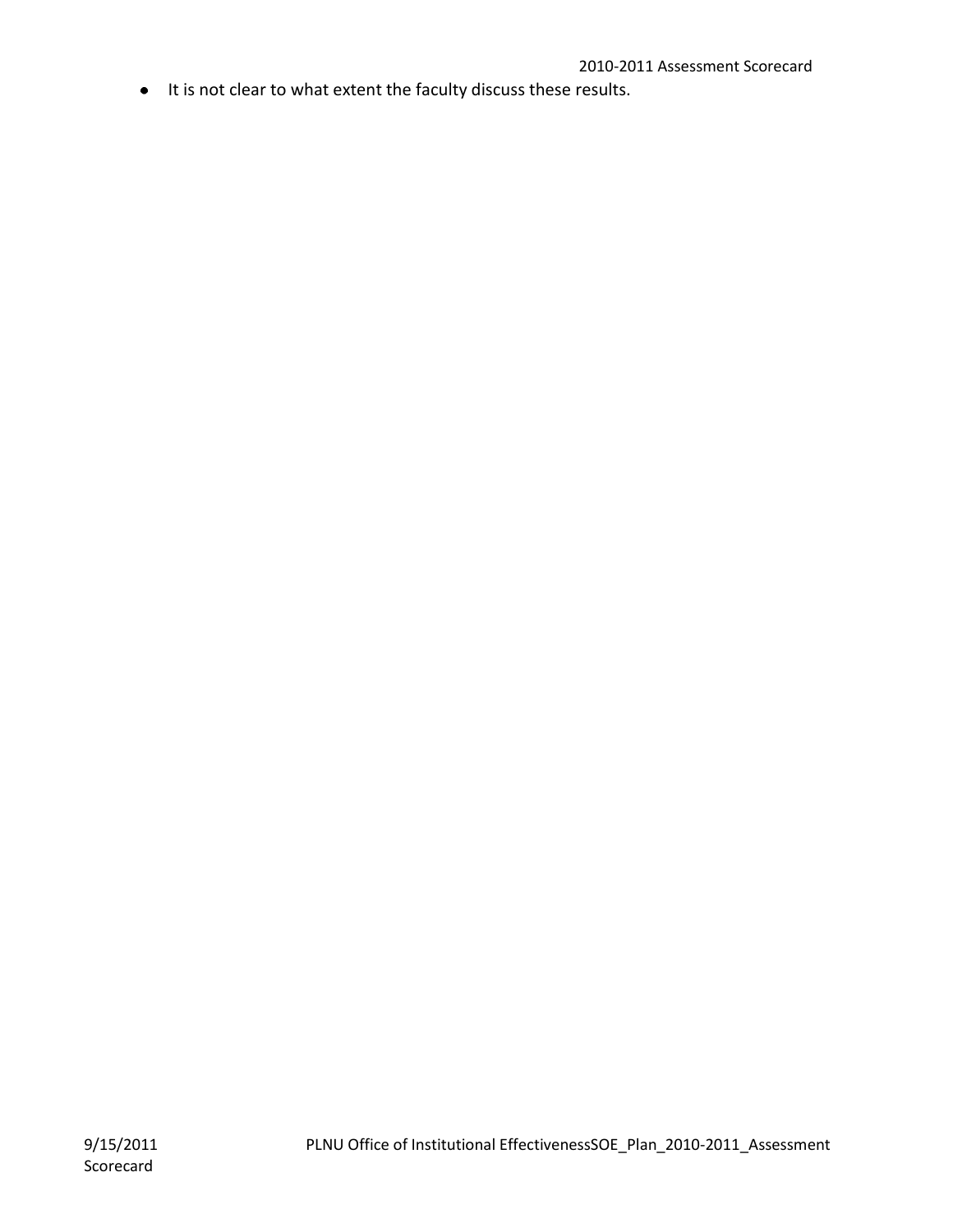#### *Ed Leadership – Clear*

- Definition of PLOs: I'm assuming that the CTC PLOs are also the program's learning outcomes.
- According to the responses in the data provided, there appears the potential for a disconnect between how PLO 2d (which aligns with ILO3 and CPSEL5) is worded and how students understand it.
- Curriculum Map: Does every learning outcome need to be addressed in each of the courses? That would be a heavy burden for each of these courses.
- Again, not a statement on the cohesiveness of the curriculum, but there are no indications that students will achieve mastery of any of the PLOs on the curriculum map, which may be an area to reassess. As the continuation of the preliminary program, it would seem that this would not be the case.
- Multi-Year Plan: Are each of the learning outcomes assessed every year? It is not clear in this multi-year assessment plan.
- Again, not difficult to sustain, but with the number of places where the program is selfreporting as needing a larger pool of respondents and more time for assessments to be more fully implemented, the overall effectiveness of the plan will be more apparent in the coming year.
- Criteria for Success: It does not appear that performance targets have been identified for the signature assignments and the dispositions assessment.
- Direct or Indirect Measures: Given the survey response to the importance of the program's focus on noble character, this particular area and the assessment of it may need to be revisited.
- Collection of Evidence: As stated earlier, assessments are in place but need more time to gather more useful data and determine how that data will be communicated to students.
- Analysis of Results: I wanted to see a clearer connection between the data tables and the analysis and discussion of the program data.
- See comment above.
- Conclusions, Implications, Recommendations: Part of the Plan of Action appears a little succinct, for example, Implement. How would the implementation improve the student learning?
- Most conclusions seem to draw toward how to better assess the program rather than what changes the data is suggesting need be made to the curriculum. This should change with time.
- Planning change: Some changes to assessment process are suggested. Difficult to tell how this is related to data results. Don't see reflection on how it relates to an improvement of student learning
- It's not clear how many of the faculty discuss this data.

#### *Ed Leadership – Preliminary*

• Definition of PLOs: Whenever you include an "and" in the learning outcome statement, check to see if you actually have two learning outcomes. For example, Promotes the success of all students by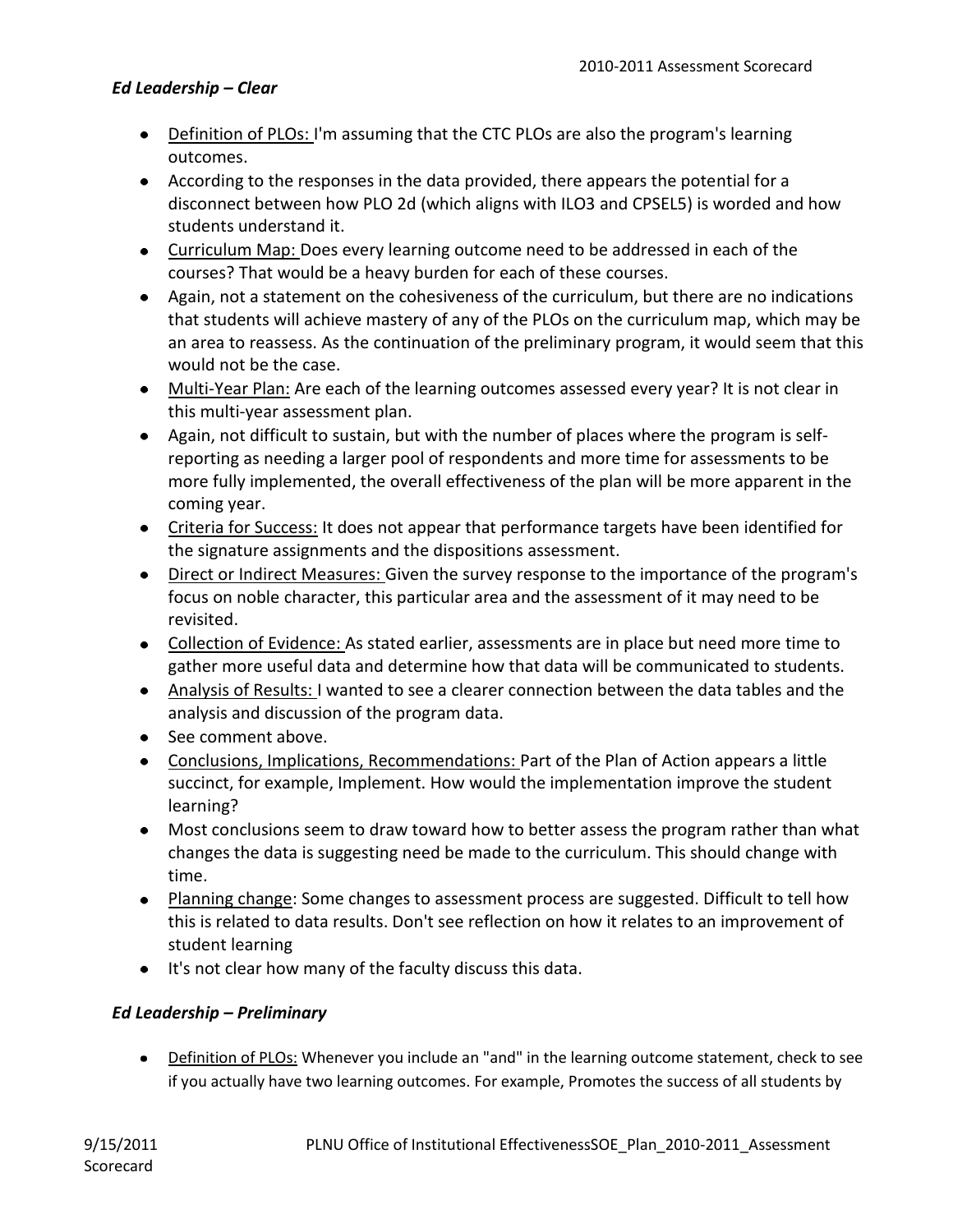modeling a personal code of ethics and developing professional leadership capacity. You could make this into two learning outcomes.

- Development of PLOs: Check the use of "demonstrates", is there another word that could exemplify what you want students to know, understand or be able to do?
- One note on this is that the majority of the PLOs in this program rely on demonstration, which without more specific langauge, could remain in lower order thinking.
- Multi-Year Plan: This assessment plan is similar to all others in the SOE I'm not sure whether the CTC or NCATE would give you the latitude to focus on several learning outcomes per year.
- The plan, given its link to the CTC cycle, is sustainable, but there is a lot of ground to cover in terms of the measures for the data being collected.
- Methods of Assessment: Glad to see the alignment of the course learning outcomes to the assessment activities. Now to align the PLOs to the assessment activities.
- Criteria for Success: No indicators of performance targets included in the assessment activities but in analysis of data indication is given of students meeting or exceeding expectations.
- Direct or Indirect Measures: As PLOs not aligned to assessment activities it is difficult to determine whether every PLO has a direct measure of assessment.
- Collection of Evidence: I think it's understood that all of the outcomes and their methods of measurement are shared with the students, although it could be stated more explicitly.
- There is definite collecttion of data (or a solid plan for the collection of data). There is no indication of how or if that information is shared with students.
- Analysis of Results: Analysis of Data also included Areas for Improvement, This could have been expanded on in the Use of Results section.
- The analysis that is here is very complete. As the assessments that have been recently implemented come online, the evidence suggests it will be even more so.
- Conclusions, Implications and Recommendations: Overall, this is a very solid plan.
- Planning Change: Here it's not clear how the faculty are involved in the discussions. I think they are but the report doesn't spell it out.

## *MATL-Clear Credential*

- Mission Statement: The clear credential program obviously does not bear its own mission statement, at least in my opinion. As I noted in the assessment of the reading certification, the overal mission statement could be more discipline specific.
- Definition of PLOs: The Empower 2. whenever you use "and" there is a possibility that the learning outcome could be divided into two different learning outcomes.
- I would look closely at just how similar the definitions of PLOs 1c and 3a are. As they read now, they most likely should be consolidated. If they really are two separate ideas, then the wording of the two need a good deal more differentiation.
- Development of PLOs: "Knows" and "demonstrates" are evident here and generall are at the lower cognitive levels. Is there another level to which the students could aspire?
- PLO 2b seems to need a bit more specificity.
- Multi-year plan: It would be easier to understand the multi-year plan if it distinguished between the programs in the SOE.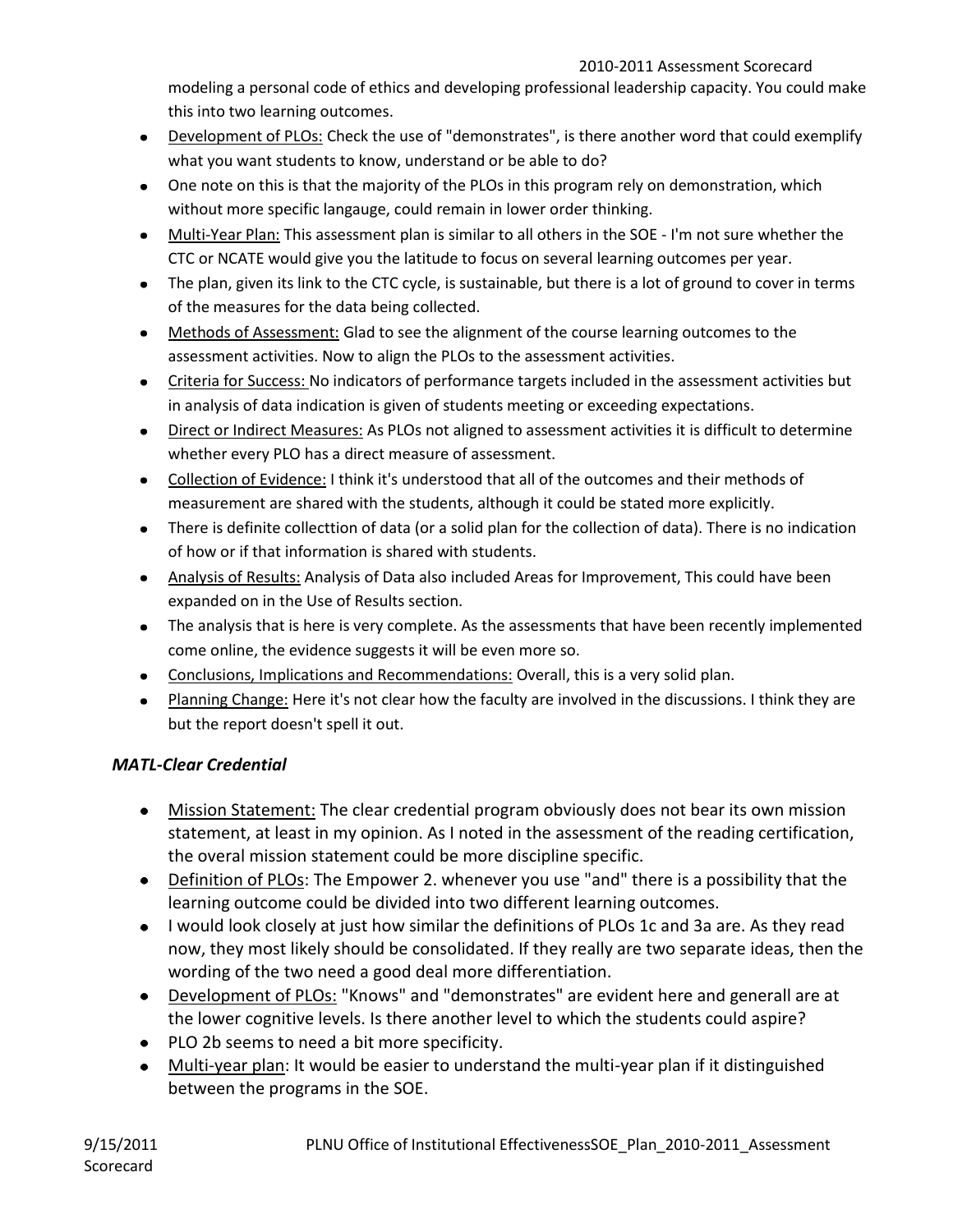- Not sure if this is too difficult to sustain, merely unsure given how many indicators were listed as either unverified due to small student population or the area's newness in terms of it being assessed. These issues should be addressed by the next year's assessment I would suspect.
- Methods of Assessment: Including the PLOs here would be helpful in showing how the program learning outcomes are met by the signature assignments. The reader is assumed to make the connection.
- As noted in the report, there are a few assessment sets that need either more time or more participation in order to yield more meaningful data.
- Criteria for Success: Performance levels for the signature assignments are not identified.
- Collection of Evidence: As you were not able to collect adequate data for some of the methods of assessment, what faculty discussion could remedy that?
- Again, some of the measures are developing. Also, unsure of what type of data the surveys are producing based on this report. And there is no indication that this data is being shared with students.
- Analysis of Results: Analysis is very succinct and could use more elaboration.
- See comment from Collection of Evidence.
- Planning Change: It is not clear to what extent the faculty discuss this data.
- Results are clearly being used to reshape courses and content delivery. There are some indications that it is also impacting Outcomes, but those indications are indirect or unclear.

## *MATL-Reading Certificate*

- Mission Statement: This statement is clear, but feels like a number of different discipline descriptors could be subsituted for "educators" (i.e. business professionals, writers, nurses, etc.) and it would work just as well. Could be a little more unique.
- Definition of PLOs: Almost all of the PLOs for this certification program are specific and make sense. The only one that reads as a bit vague is 2b, which discusses in general the concepts of reflection and noble character, but lack the specificity of the others.
- Alignment of PLOs to Mission:
- Development of PLOs: Could "Demonstrates" be moved to a higher cognitive level?
- Curriculum Map: PLOs 2b and 3b are not covered in the curriculum. How could they be incorporated into the curriculum?
- This score is not a statement on the overall cohesiveness of the curriculum. Rather, it is just a note that none of the PLOs are listed as being taught to mastery level on the curriculum map. This may be by design but bears some further thinking.
- Multi-Year Plan: It is not clear when each of the learning outcomes will be assessed in this multi-year assessment plan.
- Excellent plan that seems very sustainable. There are some questions I have about how particular data will be used, but those will be addressed in the next rubric and do not appear to make the plan more difficult to make work.
- Methods of Assessment: It would be helpful to include the PLOs that will be assessed with each of the signature assignments. It is left to the reader to make this connection.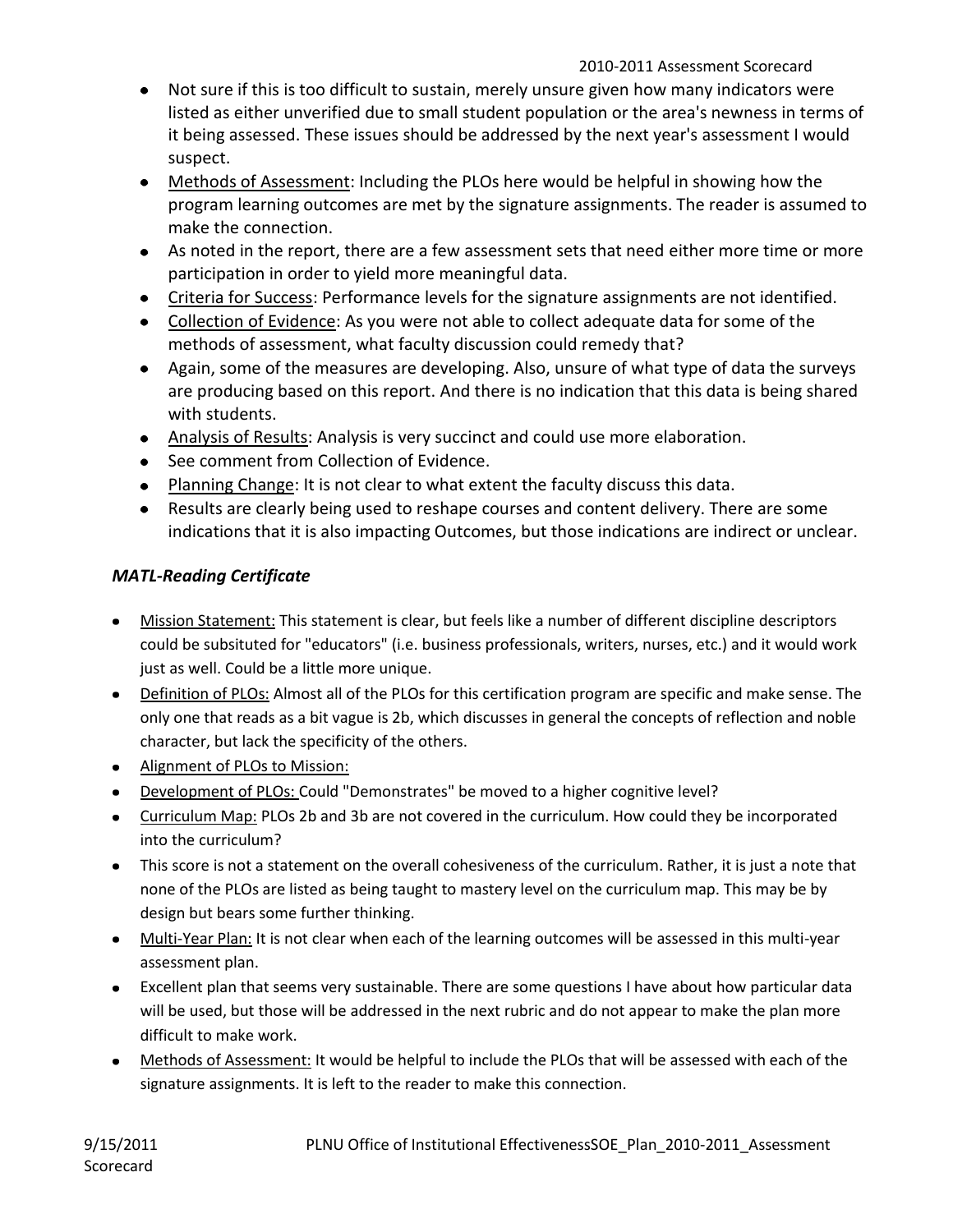- The assessment methods are clear. What is not clear in this report is how they specifically inform department members how the program needs to be changed as a result of the data that is collected.
- Criteria for Success: There appears to be some implication of performance targets when reviewing the data charts but they are not explicitly identified in the Methods of Assessment.
- Every course and facet of the program contains at least one assessment device.
- Direct or Indirect Measures: Each of the PLOs are not assessed.
- Not sure I see the direct measure for 2b.  $\bullet$
- Collection of Evidence: Again, looking solely at this report, an assessor would be unable to see the ways  $\bullet$ in which performance on many of these forms of evidence are tied to the aggregate outcome on the assignment as presented. Also, more specific use of the data for program improvement seems possible. And there is no note regarding how this information is shared with students.
- Analysis of Results: There needs to be a clearer connection to the data that was collected and how it led to the conclusions.
- In keeping with my comment on the collection of evidence, it is clear that the faculty is analyzing the data. However, the report could be more specific in describing the ways in which that analysis is made along with what is done with the data drawn from the exit and follow-up surveys.
- Conclusions, Implications and Recommendations: There is a clear table listing the changes made as a result of the data collected, but there is no explanation of how those results prompted the changes that will be made, nor how this will impact the certificate program as a whole in the future.
- Planning Change: It is not clear that faculty discuss these results.

## *MATL-Multiple Subject*

It is obvious that the SOE is doing an outstanding job with ongoing program assessment and improvement for compliance with many different evaluators. The level of detail in the report and the many different forms of assessment are quite impressive. As an evaluator of the Annual Assessment Report, I would like to make a general recommendation that this report be more focused on the Program Learning Outcomes. Clearer identification of PLOs is needed, and there should be a stronger correlation between the PLOs and the various methods and uses of assessment.

- Mission Statement: Excellent Mission Statement consider additional language specific to each major program (multiple subject, single subject, etc); probably okay to leave as a generic mission statement for the school of education
- Question: Are all the Grad Ed programs using the same mission Statement?
- Definition of PLOs: For the empower learning outcome would scholarly, professional and spiritual growth be actually 3 learning outcomes?
- Alignment of PLOs to Mission: Equip, Transform and Empower are a wonderful alignment to the Learn, Grow, Serve ILOs.
- Development of PLOs: Evaluated PLOs listed on page 2 titled "Program Learning Outcomes― under CTC Standard Driven Candidate Outcomes
- It becomes confusing when you have PLOs, Candidate LOs, TPAs etc. You may want to have a short summary attached outlining how these terms are used.
- Curriculum Map: Candidate Learning Outcomes (which are different from the PLOs on page 2) are well aligned with courses listed on the curriculum map
- Question: Does the SOE assume I=Introduction at the undergraduate level.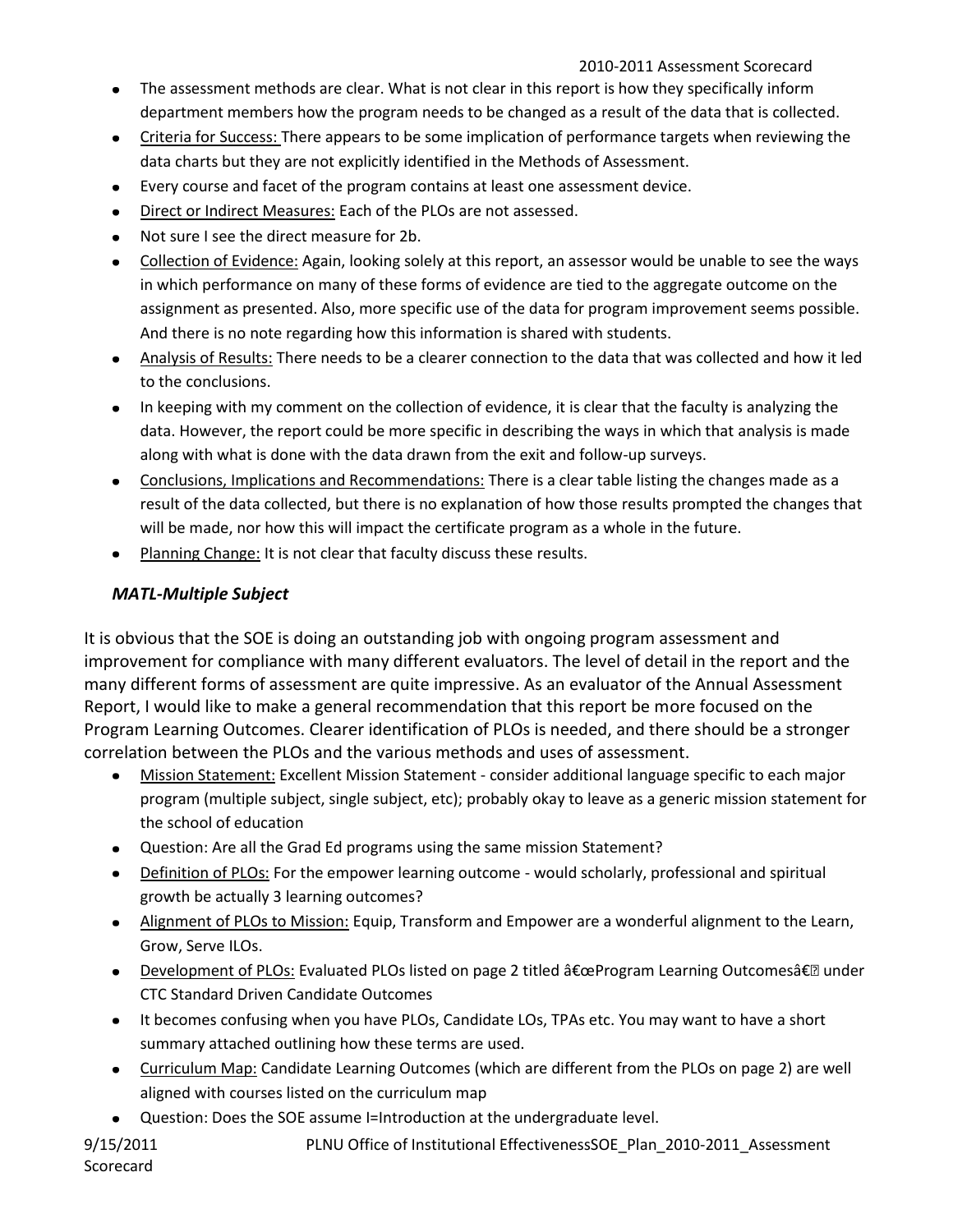- Multi-Year Plan: Multi-year plan follows the CTC Seven Year Cycle; consider aligning activities with PLOs  $\bullet$
- Methods of Assessment: Report seems to use the Teacher Performance Assessments (TPA) for analysis and not the PLOs/CLOs; consider addressing the PLOs with the TPA data collected
- What instrument is used for the assessment of the dispositions? You have data charts and discussion of findings but to which PLO/CLO do these relate? Interesting data but not sure how it relates to what you wanted the student to know, understand or be able to do at the end of the program.
- Criteria for Success: Although in most instances the results appear successful, there is no specific measure of success indicated
- No evidence that performance targets have been set for any of the methods of assessment.
- Direct or Indirect Measures: If all signature assignments are assessed, then direct measure used for all LOs.
- Several measures are utilized but they are not aligned with PLOs
- As it's not clear which assessment activities belong to which PLOs/CLOs, it's difficult to determine whether each PLO/CLO has a direct measure.
- Collection of Evidence: Again, varying levels of evidence are collected but not certain how they relate to the PLOs/CLOs.
- Analysis of Results: No criteria for success
- Analysis related to tasks but not certain how the tasks relate to the PLOs/CLOs.
- Conclusions, Implications and Recommendations:
- Planning Change: Several mentions that this will be discussed.
- Meetings for faculty to discuss material have been scheduled but not yet taken place.

## *MATL-Single Subject*

It is obvious that the SOE is doing an outstanding job with ongoing program assessment and improvement for compliance with many different evaluators. The level of detail in the report and the many different forms of assessment are quite impressive. As an evaluator of the Annual Assessment Report, I would like to make a general recommendation that this report be more focused on the Program Learning Outcomes. Clearer identification of PLOs is needed, and there should be a stronger correlation between the PLOs and the various methods and uses of assessment.

- Mission Statement: Excellent Mission Statement consider additional language specific to each major program (multiple subject, single subject, etc); probably okay to leave as a generic mission statement for the school of education
- Development of PLOs: Evaluated PLOs listed on page 2 titled  $â€ceProgram Learning Outcomes― under$ CTC Standard Driven Candidate Outcomes
- Curriculum Map: Candidate Learning Outcomes (which are different from the PLOs on page 2) are well aligned with courses listed on the curriculum map
- Multi-Year Plan: How is the multi-year plan differentiated for each of the degrees in the School of Education? Are all learning outcomes assessed on the same schedule?
- Multi-year plan follows the CTC Seven Year Cycle; consider aligning activities with PLOs
- Methods of Assessment: Report seems to use the Teacher Performance Assessments (TPA) for analysis and not the PLOs/CLOs; consider addressing the PLOs with the TPA data collected
- Criteria for Success: There don't appear to be performance targets set in the Assessment Activities section. It will be difficult to know whether the achievement is at the desired level.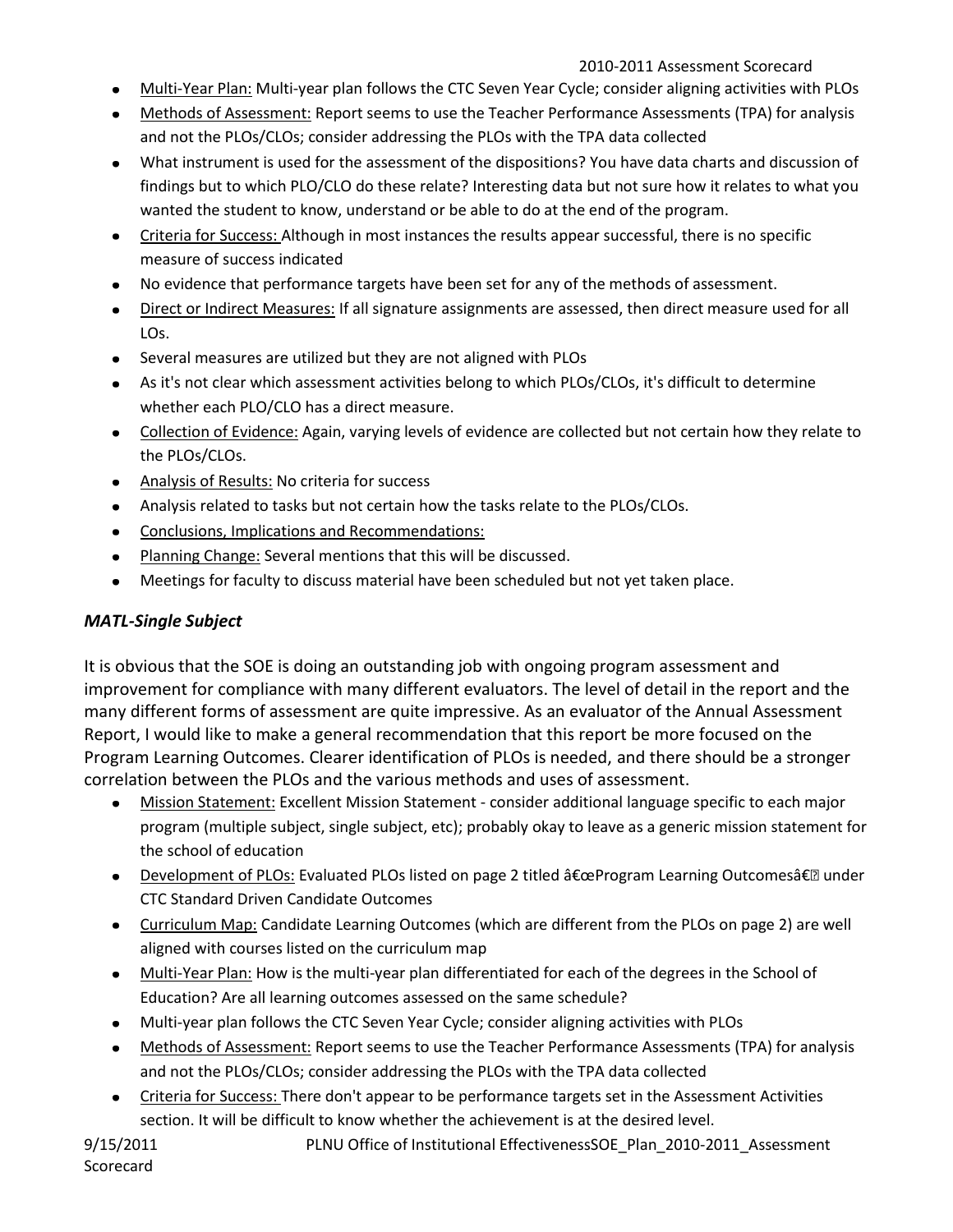- Although in most instances the results appear successful, there is no specific measure of success indicated
- Direct or Indirect Measures: As the assessment activities are not aligned to the learning outcomes, it is difficult to know whether each learning outcome has a direct measure.
- Several measures are utilized but they are not aligned with PLOs
- Analysis of Results: No criteria for success
- Conclusions, Implications and Recommendations: It would be helpful to tie the Use of Results to the specific learning outcomes.

## *MAT- Special Education – Mild/Moderate*

It is obvious that the SOE is doing an outstanding job with ongoing program assessment and improvement for compliance with many different evaluators. The level of detail in the report and the many different forms of assessment are quite impressive. As an evaluator of the Annual Assessment Report, I would like to make a general recommendation that this report be more focused on the Program Learning Outcomes. Clearer identification of PLOs is needed, and there should be a stronger correlation between the PLOs and the various methods and uses of assessment.

- Mission Statement: Excellent Mission Statement consider additional language specific to each major program (multiple subject, single subject, etc); probably okay to leave as a generic mission statement for the school of education
- Development of PLOs: Term "reflect" is used many times; it is difficult to tell what is meant, but it seems to be more at the application level than the synthesis level on Blooms
- Evaluated PLOs listed on page 2 titled  $â€ceProgram Learning Outcomes―$  under CTC Standard Driven Candidate Outcomes
- Curriculum Map: Candidate Learning Outcomes (which are different from the PLOs on page 2) are well aligned with courses listed on the curriculum map
- Multi-Year Plan: Wondering where each PLO fits into this Seven Year Cycle of assessment activities. Are all PLOs assess every year?
- Multi-year plan follows the CTC Seven Year Cycle; consider aligning activities with PLOs
- Methods of Assessment: Report seems to use the Teacher Performance Assessments (TPA) for analysis  $\bullet$ and not the PLOs/CLOs; consider addressing the PLOs with the TPA data collected
- Criteria for Success: At what level should students perform these assessment activities percentages show up later in the report but are not articulated in the Assessment Activities section.
- Although in most instances the results appear successful, there is no specific measure of success indicated
- Direct or Indirect Measures: The specific learning outcomes are not associated with each assessment activity. Thus it is difficult to determine whether each PLO has a direct measure.
- Several measures are utilized but they are not aligned with PLOs
- Collection of Evidence: While it is evident that the rubrics and TPA assignments are shared with student it might be helpful to note this.
- Analysis of Results: No criteria for success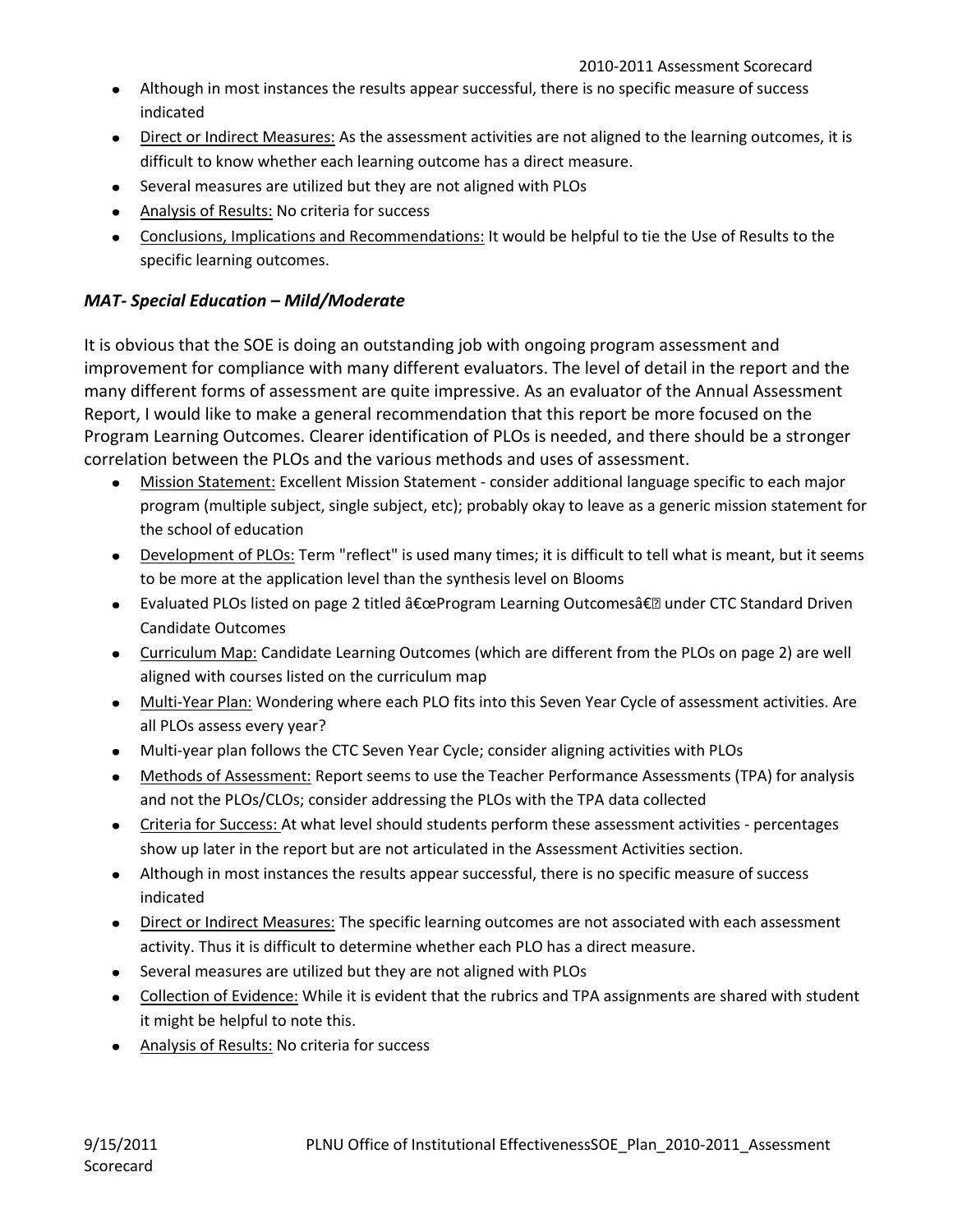## *MAT- Special Education –Moderate/Severe*

It is obvious that the SOE is doing an outstanding job with ongoing program assessment and improvement for compliance with many different evaluators. The level of detail in the report and the many different forms of assessment are quite impressive. As an evaluator of the Annual Assessment Report, I would like to make a general recommendation that this report be more focused on the Program Learning Outcomes. Clearer identification of PLOs is needed, and there should be a stronger correlation between the PLOs and the various methods and uses of assessment.

- Mission Statement: Excellent Mission Statement consider additional language specific to each major program (multiple subject, single subject, etc); probably okay to leave as a generic mission statement for the school of education
- Development of PLOs: Evaluated PLOs listed on page 2 titled "Program Learning Outcomes― under CTC Standard Driven Candidate Outcomes
- Curriculum Map: Candidate Learning Outcomes (which are different from the PLOs on page 2) are well aligned with courses listed on the curriculum map
- Multi-Year Plan: As you have the same multi-year plan for all the learning outcomes, do your external accrediting agencies allow for a more measured approach to assessment? Some outcomes in one year, others in the next year?
- Multi-year plan follows the CTC Seven Year Cycle; consider aligning activities with PLOs
- Methods of Assessment: Report seems to use the Teacher Performance Assessments (TPA) for analysis and not the PLOs/CLOs; consider addressing the PLOs with the TPA data collected
- Criteria for Success: Performance targets are not articulated in the assessment activities so it is not clear whether the findings match what you had anticipated.
- Although in most instances the results appear successful, there is no specific measure of success indicated
- Direct or Indirect Measures: You It is unclear which assessment activities attach to a specific learning outcome. Therefore it is unclear whether each learning outcome has a direct measure attached to it.
- Several measures are utilized but they are not aligned with PLOs
- Collection of Evidence: Which assessment activities are associated with a specific learning outcome? Do all the assignments assess every learning outcome?
- Analysis of Results: No criteria for success

## *MAT- CWA Counseling Certificate*

There is much to commend this Report, but more data--and specific analysis of that data with accompanying conclusions and recommendations--would strengthen it greatly.

- Mission Statement: There is an excellent School mission statement, but a program purpose statement is not evident.
- Alignment of PLOs to Mission: The PLO themes--equip, transform, and empower--do not seem to match up with similar language or concepts in the School mission statement.
- Development of PLOs: Most of the CLOs are at the "demonstrate" level.
- Curriculum Map: While program learning outcomes do include the highest cognitive level ("Assess"), I  $\bullet$ am concerned that every course includes at least D and M levels of proficiency for every learning outcome. Some explanatory text would be helpful.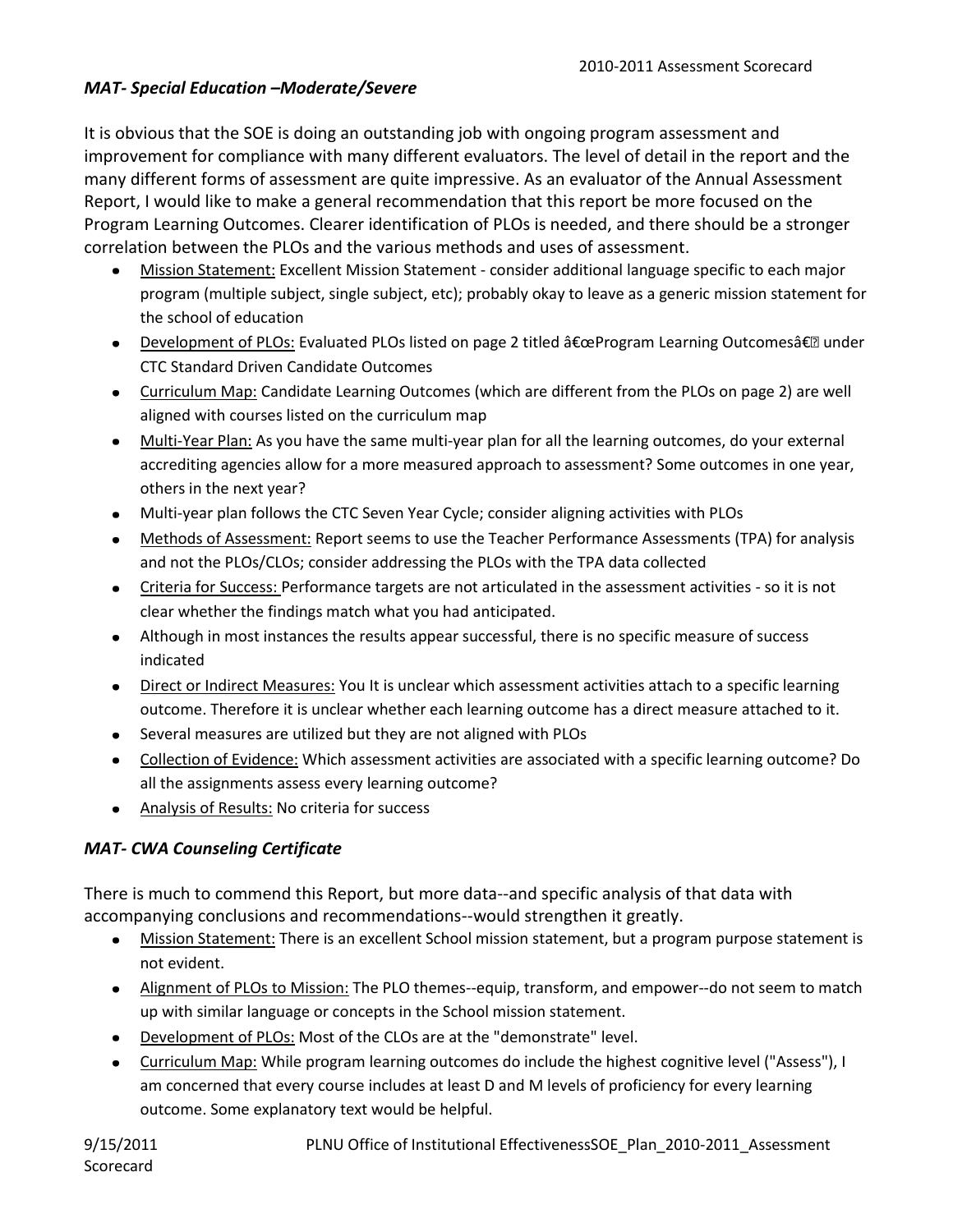- Does every learning outcome need to be assessed? And is every course a stand-alone course, where Developed, Master and Practice are evidenced?
- Multi-Year Plan: Are any of these learning outcomes assessed on a cycle or are they all assessed every year?
- Criteria for Success: The only performance target specified is for the Dispositions Assessments, for which a "one or two rating" requires the student to meet with the professor and Program Director.
- There are no criteria for success identified in the methods of assessment
- Direct or Indirect Measures: As the PLOs are not aligned to the methods of assessment it is difficult to determine whether every PLO has a direct measure of assessment.
- Collection of Evidence: This appears to be the case, but the actual "collection of evidence" is not included in the report.
- Analysis of Results: Technically there are data tables, but they have no content--just labels (see "Summary of Data Collected" section). Interestingly, there is a "discussion of findings" that refers to known data, but those data do not appear in the tables.
- Conclusions, Implications and Recommendations: The only relevant content is in the paragraph of text on page 9, and this text is not supported by presented data.
- This is mostly a plan for the future.
- Planning Change: There is a "sense" of faculty engagement in this process but little supporting evidence.

## *MATL – CLAD Certificate*

- Mission Statement: The Report includes an excellent School mission statement, but a program purpose statement is not evident.
- Definition of PLOs: Not all acronyms are explained--e.g., what is "CTEL?"
- Whenever an "and" is included, there is the possibility of two learning outcomes. For example, models professional and ethical standards and dispositions. You could divide this into at least two learning outcomes.
- Alignment of PLOs to Mission: The PLO themes--equip, transform, and empower--do not seem to match up with similar language or concepts in the School mission statement.
- Development of PLOs: The reviewer is not finding PLO language associated with the highest levels of development (synthesis and evaluation).
- Could some of the "demonstrates" be moved to a higher cognitive level?
- **Curriculum Map: Not all PLOs need to be covered in every course. It is possible to focus on one or two** for each course.
- Multi-Year Plan: Is there a time table when each PLO will be assessed, or is every PLO assessed every year?
- Methods of Assessment: It would be helpful to have each PLO identified and then the assessment activities outlined for that PLO.
- Criteria for Success: No performance targets are evident.
- Performance targets not identified although implied in the data analysis.
- Direct or Indirect Measures: As it is unclear which PLOs are assessed in the assessment activities, it is difficult to determine whether every PLO has a direct measure of assessment.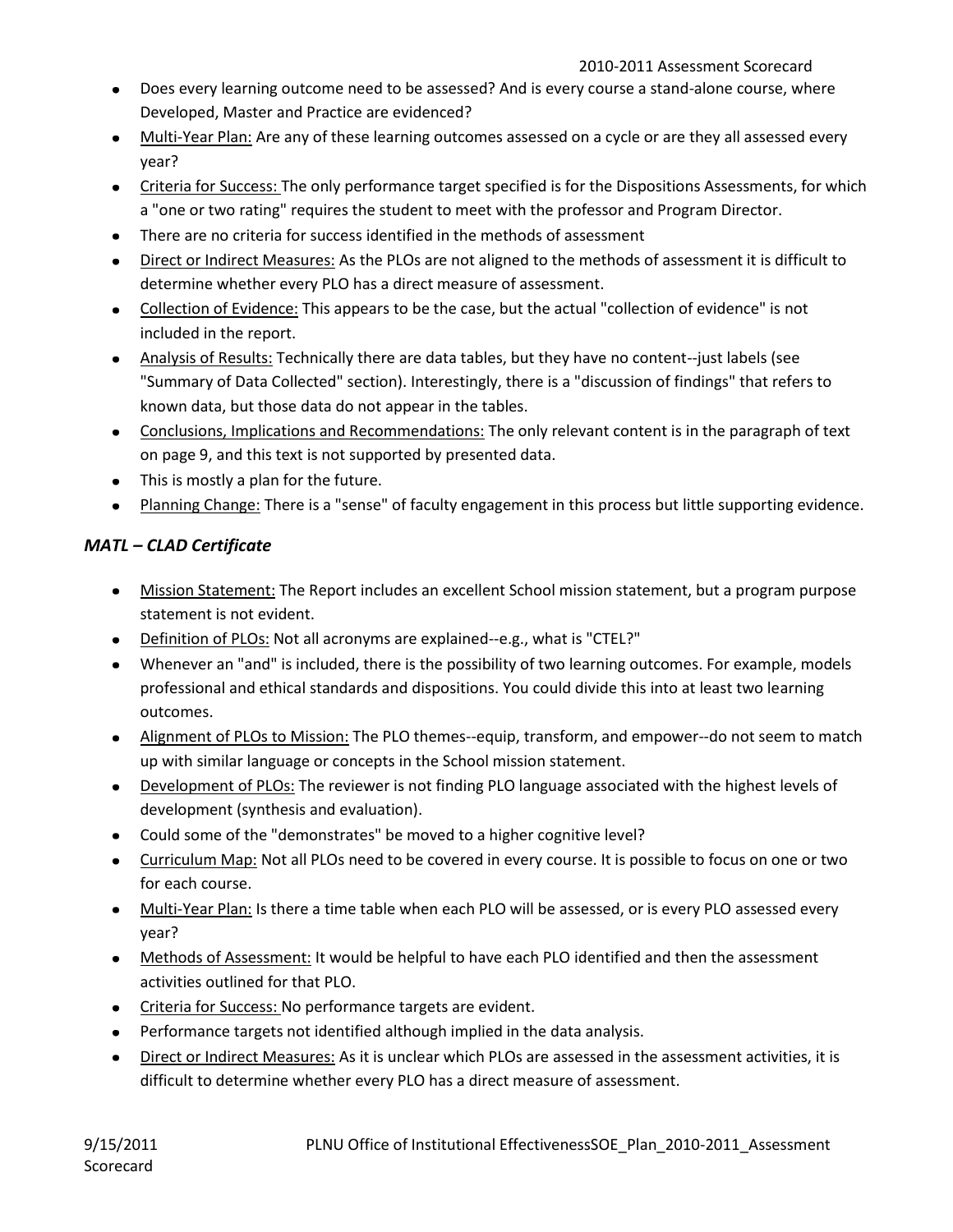- Collection of Evidence: This appears to be the case, but the actual "collection of evidence" is not included in the report. The small population of students available is no doubt a contributing factor (see p. 8).
- Analysis of Results:
- Conclusions, Implications and Recommendations: The "Use of Results" section (p. 9) is interesting and thoughtful but not tied to specific data or findings.
- Planning Change: The intent to use data seems clear, but this application is not present in the Report.

### *MAT –Special Education – Clear*

There is some excellent content in this Report. It could be improved in some respects, but in many regards, it is exemplary.

- Mission Statement: There is an excellent School mission statement, but a program purpose statement is not evident.
- Definition of PLOs:
- Alignment of PLOs to Mission: The PLO themes--equip, transform, and empower--do not seem to match up with similar language or concepts in the School mission statement.
- Development of PLOs: Could "demonstrates" be moved to a higher cognitive level?
- Curriculum Map:  $\bullet$
- Multi-Year Plan: Are all of these learning outcomes assessed every year? That is not clear from this multi-year assessment plan.
- Methods of Assessment: It would be helpful to restate the PLO for each of the methods of assessment would make it easier for your reader.
- Criteria for Success: No performance targets are evident.
- Performance targets are not stated although they implied in the analysis of the data.
- Direct or Indirect Measures: As the PLOs are not identified with the methods of assessment, it is difficult  $\bullet$ to determine whether every PLO has a direct measure of assessment.
- Collection of Evidence: The extent of pilot-testing--and sharing data with students--is unclear.
- Analysis of Results: Tables 7-9 constitute an excellent analysis of coursework assessments. Unfortunately, there were no responses to exit surveys, either from alumni or from employers, Dispositions assessments, with only a single student reporting, were meaningless.
- Conclusions, Implications and Recommendations: There is an excellent discussion along these lines in the "Use of Results" section on pages 22-23.
- It would be helpful to use the data in forming your conclusions.
- Planning Change: See, e.g., the discussion of GED 650 on p. 22.
- It is not clear to what extent faculty are involved in the discussion of the data and the implications of  $\bullet$ this data.

## *Liberal Studies*

Definition of PLOs: These are overall strong PLOs. However, some of them include more than one thing being measured, which is technically OK, but does make the assessment more complicated. For instance, 1(a) involves the assessment of presentation skills "one-on-one and with groups." This means that there must be a means of assessing both the one-on-one skills and the group skills, which may